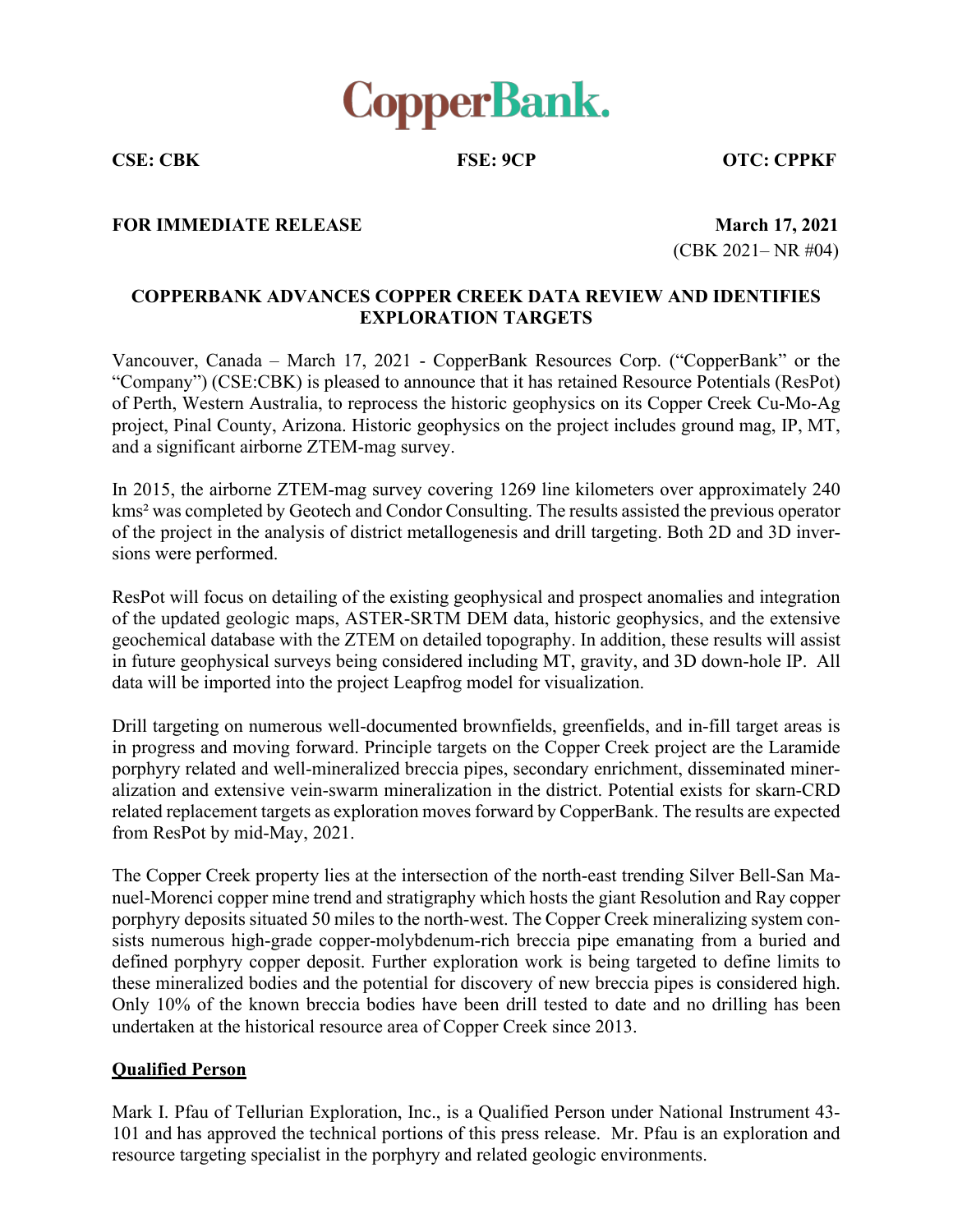## **About CopperBank**

**CopperBank** is a Canadian exploration mining company focused on energy related metal exploration in The United States of America. The Company trades on the Canadian Securities Exchange  $-$  CSE- under the symbol "CBK".

On behalf of CopperBank Resources Corp.

³*Gianni Kovacevic*´

| Gianni Kovacevic |                                                         |
|------------------|---------------------------------------------------------|
| Address:         | Suite 1500, 409 Granville Street, Vancouver, BC V6C 1T2 |
| Tel:             | 604-889-0852                                            |
| $E$ -mail:       | $g_k(a)$ copperbankcorp.com                             |
| Website:         | www.copperbankcorp.com                                  |

Advisory Regarding Forward-Looking Statements

*Certain information in this release constitutes forward looking statements or information ("forward-looking statements*") *under applicable securities laws and necessarily involves risks and uncertainties. Forward-looking statements included herein are made as of the date of this news release and, except as required by applicable law, CopperBank does not undertake any obligation to update or revise any of the forward-looking statements, whether as a result of new information, future events or otherwise. The forward-looking statements contained in this document are expressly qualified by this cautionary statement. Forward-looking statements relate to future events or future performance* and *reflect management of CopperBank's expectations or beliefs regarding future events. In certain cases, forward-looking statements can be identified by the use of words such as "plans", or "believes", or variations of such words and phrases or statements that certain actions, events or results "may", "could", "would", "might" or "will be taken", "occur" or "be achieYed´ or the negative of these terms or comparable terminology. Examples of forward-looking statements in this news release include, but are not limited to, statements with respect to the Com-SaQ\¶V ongoing review of its existing portfolio, the involvement of CopperBank in any potential divestiture, spin-out, partnership or other transactions involving the Company's portfolio assets, and the ability of the Company to complete any such transactions, the ability of CopperBank to enter into transactions that will ultimately enhance shareholder value, and potential future work or activities in respect of the Pyramid project or the Contact project. Although CopperBank believes that the expectations reflected in the forward-looking statements are reasonable, forwardlooking statements have been based on factors and assumptions concerning future events which may prove to be inaccurate. Those factors and assumptions are based upon currently available information available to CopperBank. Forward-looking statements are based, in part, on assumptions and factors that may change or prove to be incorrect, thus causing actual results, performance or achievements to be materially different from those expressed or implied by forwardlooking information. Such factors and assumptions include, but are not limited to, the Company's ability to identify and complete one or more transactions involving the Company's portfolio assets that* enhance shareholder value as part of management's ongoing review of strategic alternatives *in the current market conditions. By their very nature, forward-looking statements involve known*